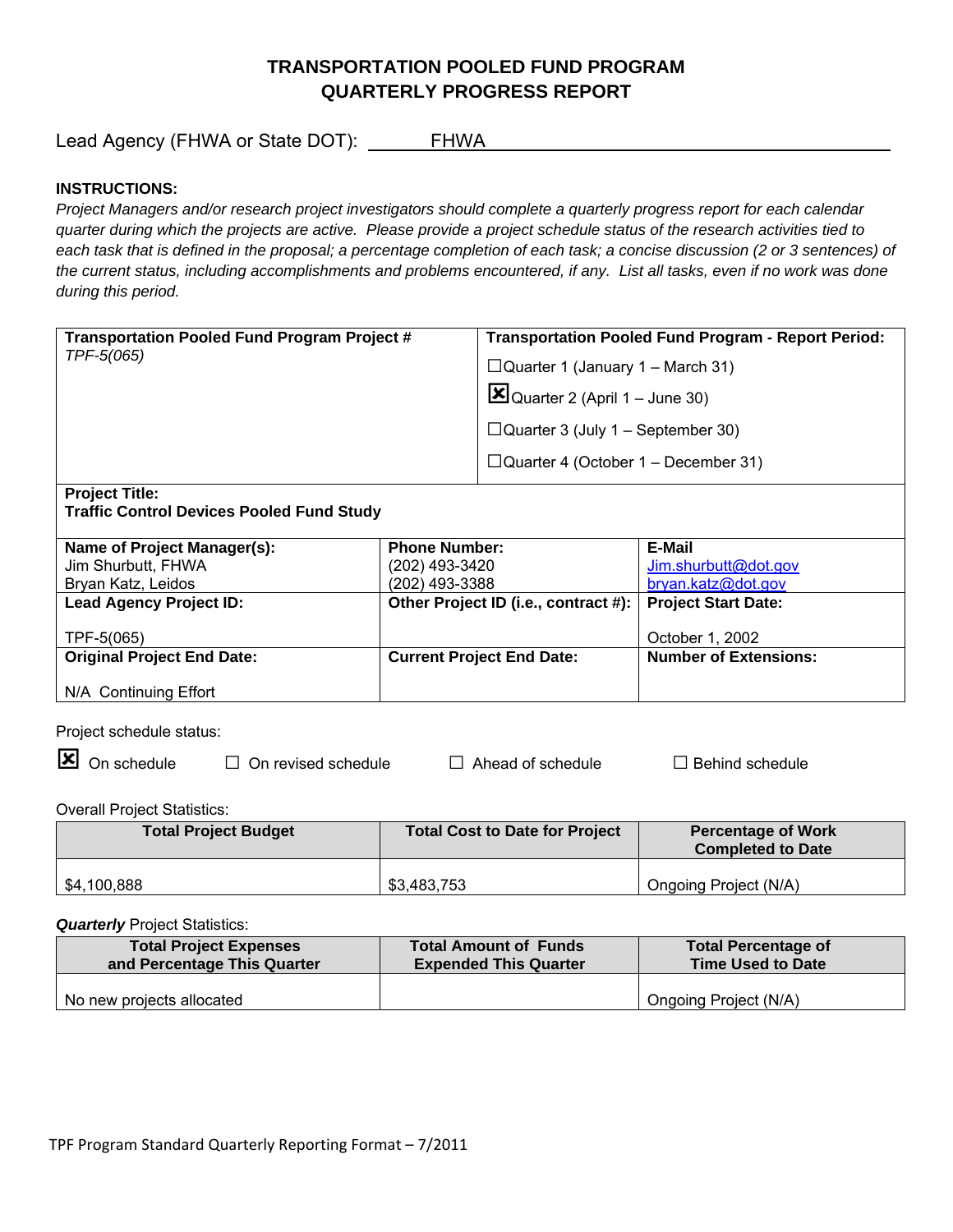### **Project Description**:

The purpose of the TCD PFS is to assemble a consortium composed of regional, State, local entities, appropriate organizations and the FHWA to 1) establish a systematic procedure to select, test, and evaluate approaches to novel TCD concepts as well as incorporation of results into the MUTCD; 2) select novel TCD approaches to test and evaluate; 3) determine methods of evaluation for novel TCD approaches; 4) initiate and monitor projects intended to address evaluation of the novel TCDs; 5) disseminate results; and 6) assist MUTCD incorporation and implementation of results.

## **Progress this Quarter (includes meetings, work plan status, contract status, significant progress, etc.):**

## **Traffic Control Devices Pooled Fund Study Technical Support**

In April, the TCD PFS Annual Meeting was held in Boston, Massachusetts to provide members with a project update, discussion of current projects, and discussion of new project ideas. Leidos coordinated all travel arrangements and has been working with members to reimburse expenses. Current projects and new projects were discussed at the NCUTCD meeting in June.

## **Countdown Pedestrian Signals**

Pedestrian signal vendor is willing to implement changes to traffic signal controllers after obtaining permission to experiment. The vendor has demonstrated the ability to produce the required configurations that were built for Phase I. The Phase I report was delivered to FHWA. Sites in Michigan will be examined and Michigan DOT has provided permission to proceed. Sites will be prioritized in Detroit since crosswalks have large numbers of pedestrians.

## **Pavement Signing**

Seven locations were selected for field evaluation with 1 in Missouri, 4 in Kansas, and 1 in Wisconsin. Requests for experimentation have been drafted for submission to FHWA. Before data collection have been completed in Wisconsin and Kansas.

## **Legends for Incident Management Signs**

Materials have been drafted and tested with pilot participants. The IRB submission was updated and approved with data collection in July. The estimated sample size is 100.

## **Lane Line Markings in Advance of Lane‐Reduction Transitions**

On 4/28, Leidos received Task Order 4 for this task on 5/22. The work plan is under development and a request for additional known literature has been made.

## **Intersection Conflict Warning Systems Human Factors Research**

A meeting to discuss task with GTM took place on 5/30. Discussed the project kickoff. In addition to wording on signs, we are to look at flash rate/pattern and flasher location. Leidos was tasked to generate list of questions to ask states. Attended ELCSI TPF session in which intersection conflict warning systems were discussed and the latest crash reduction findings were presented. Requested updates on the crash reduction findings when they become available. Used Google Earth to view intersections with the ICWS treatments in North Carolina, Missouri, and Minnesota. Prepared outline for the literature review. Continued reviewing literature.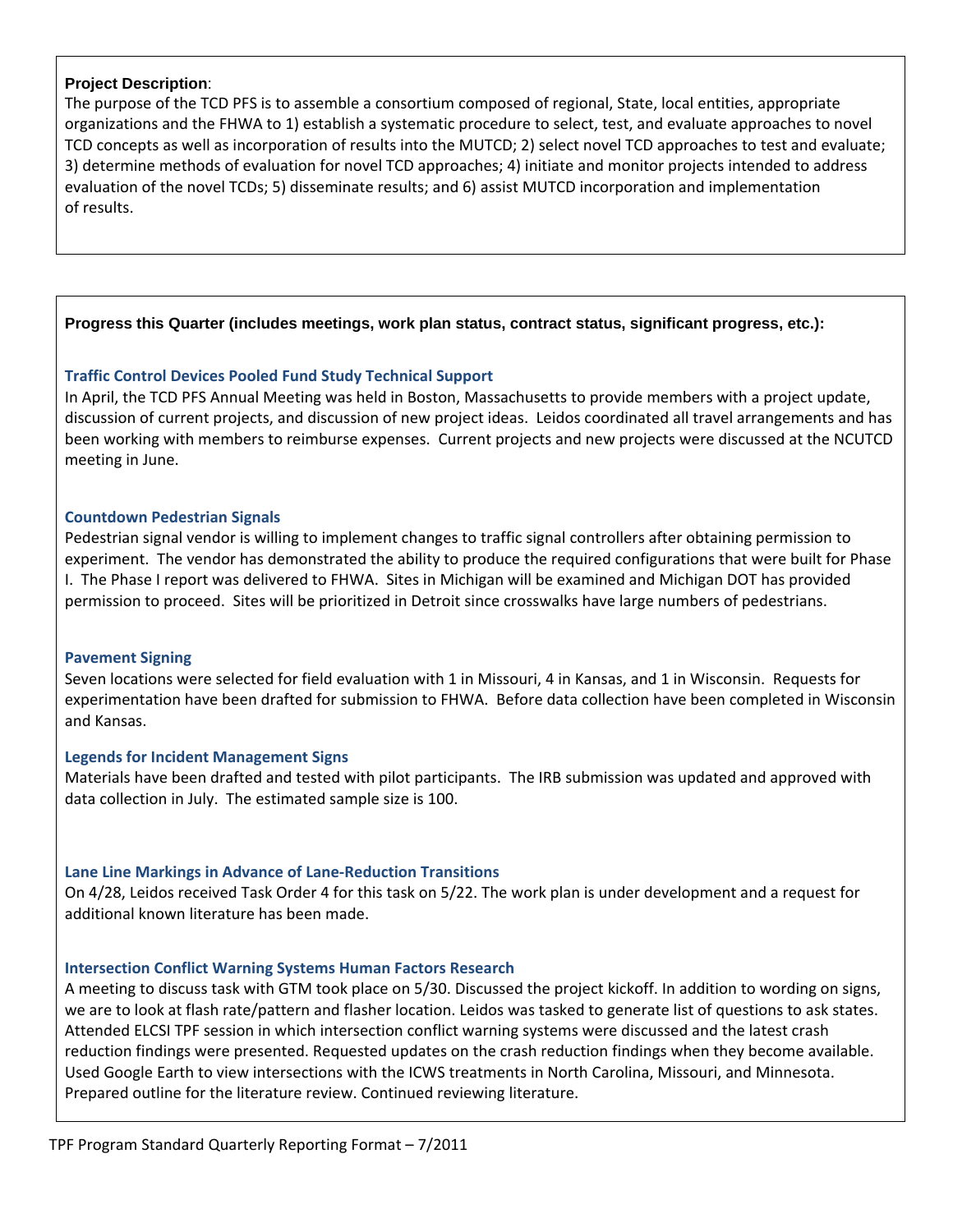### **Anticipated work next quarter**:

## **Traffic Control Devices Pooled Fund Study Technical Support**

- Develop new problem statements and select the next round of projects.
- Continue tracking project funding and provide technical support to members and perform outreach on past and current projects as requested.

#### **Countdown Pedestrian Signals**

Development of the field research plan.

### **Pavement Signing**

- Continue collecting before data.
- Procure and install treatments in KS, WI, and MO.

### **Legends for Incident Management Signs**

• Collect data and continue working on draft report.

## **Lane Line Markings in Advance of Lane‐Reduction Transitions**

 The literature search thus far has revealed little work examining lane drops not associated with exit lanes. This suggests that there is a need for research in this area.

## **Intersection Conflict Warning Systems Human Factors Research**

 The early data presented at the Evaluation of Low Cost Safety Improvements TPF meeting suggest substantial crash reductions in all three states. This should make suggested Human Factors standards for these treatments more relevant.

#### **Significant Results:**

Past projects have led to significant results and changes that were incorporated into the 2009 MUTCD, particularly from the Symbol Sign, Arrow Per Lane Guide Signs, and Roundabout Signing studies. Recent studies are being considered by the MUTCD for incorporation into the 2016 MUTCD.

**Circumstance affecting project or budget. (Please describe any challenges encountered or anticipated that might affect the completion of the project within the time, scope and fiscal constraints set forth in the agreement, along with recommended solutions to those problems).** 

No challenges or problems encountered.